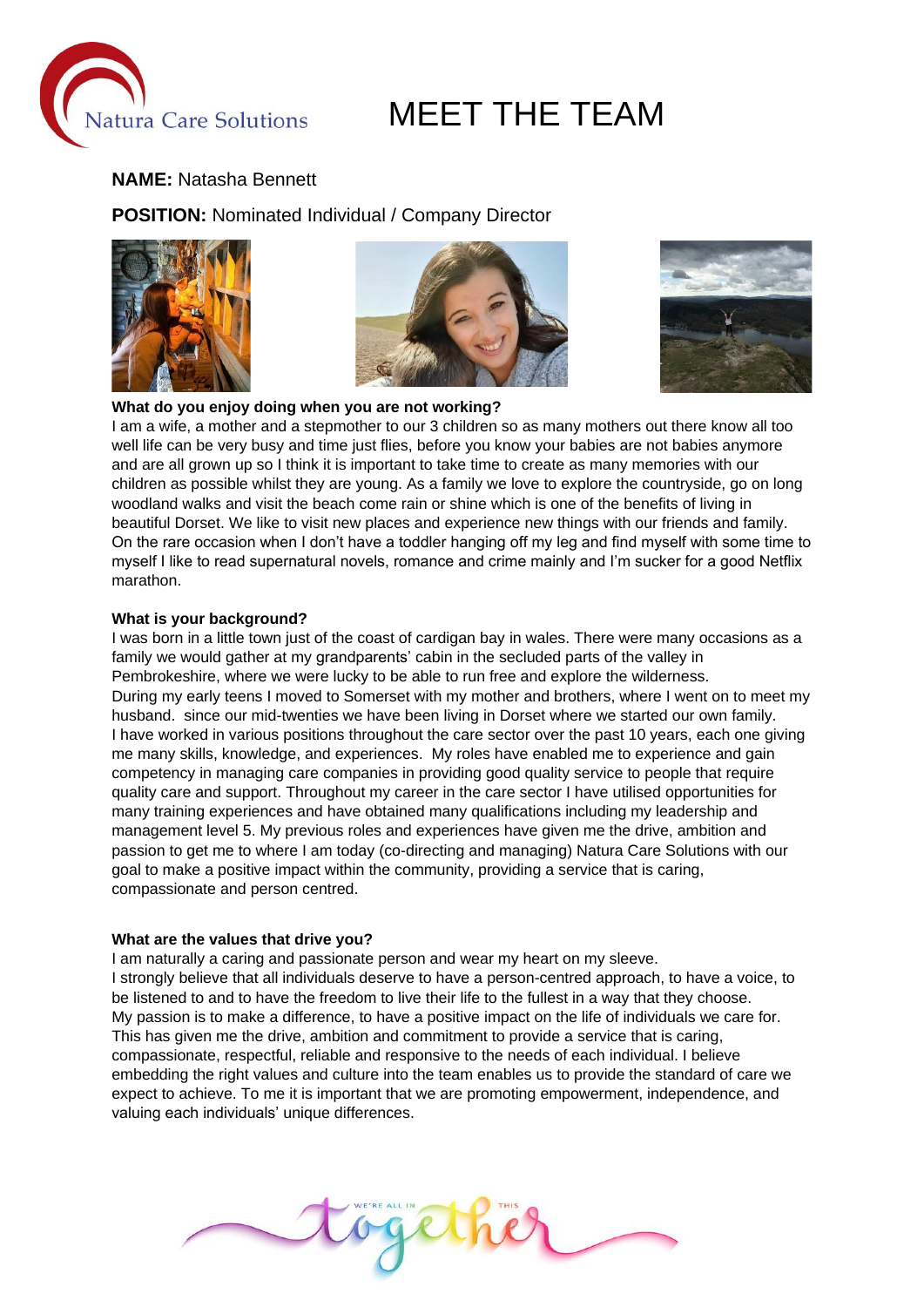

#### **NAME:** Laura Rimmer

**POSITION:** Registered Manager / Company Director







#### **What do you enjoy doing when you are not working?**

I live with my husband and our Jack Russell Millie. Together we love to take long walks and explore Somerset and Dorset, especially the coastline.

We are both lucky enough to have large families, so our support network is incredible. Our family and friends are important to us and we love to spend time with them whenever we can. We have many nephews and nieces; they are our world, and we love to have them over for sleepovers and days out.

My husband and I love to travel/ holiday. This can be flying somewhere hot, cruising for a relaxing holiday or camping in the UK and enjoying one of our most favourite places (Cornwall).

When I have time to myself, I like to read and watch old movies (I am a Disney fanatic).

#### **What is your background?**

I was born in Ealing (Middlesex). I grew up in Somerset with my mother, father and two younger sisters. I am close with my sisters and parents. Once I married in 2011, I moved to Dorset and have remained in Dorset ever since but not too far from family.

I have worked in many sectors of the care industry, each one bringing its own positive challenges. My previous roles have been managing domiciliary agencies. I have worked in the care sector for 12 years and have obtained many qualifications including my Level 5 leadership and management as well as Level 3 in education and training. My previous roles and mentors have led me to where I am today and that is managing Natura Care Solutions Limited as part of a strong team of like-minded individuals with our goal to make a difference in the community by delivering the care to those that not only need it but deserve it.

#### **What are the values that drive you?**

I am a deeply passionate individual and thrive in challenging situations. Having worked in the care industry for some time I want to be part of the sector developing further. I feel I can play my part by continuing to develop my knowledge, so I am able to lead by example with my team. I believe everyone deserves person centred care and to be recognised as individuals whose differences are celebrated.

Reliability, consistency, Honesty, commitment, and dependability are values I feel I possess and am proud to make evident to those around me. They are the values I look for in my team.

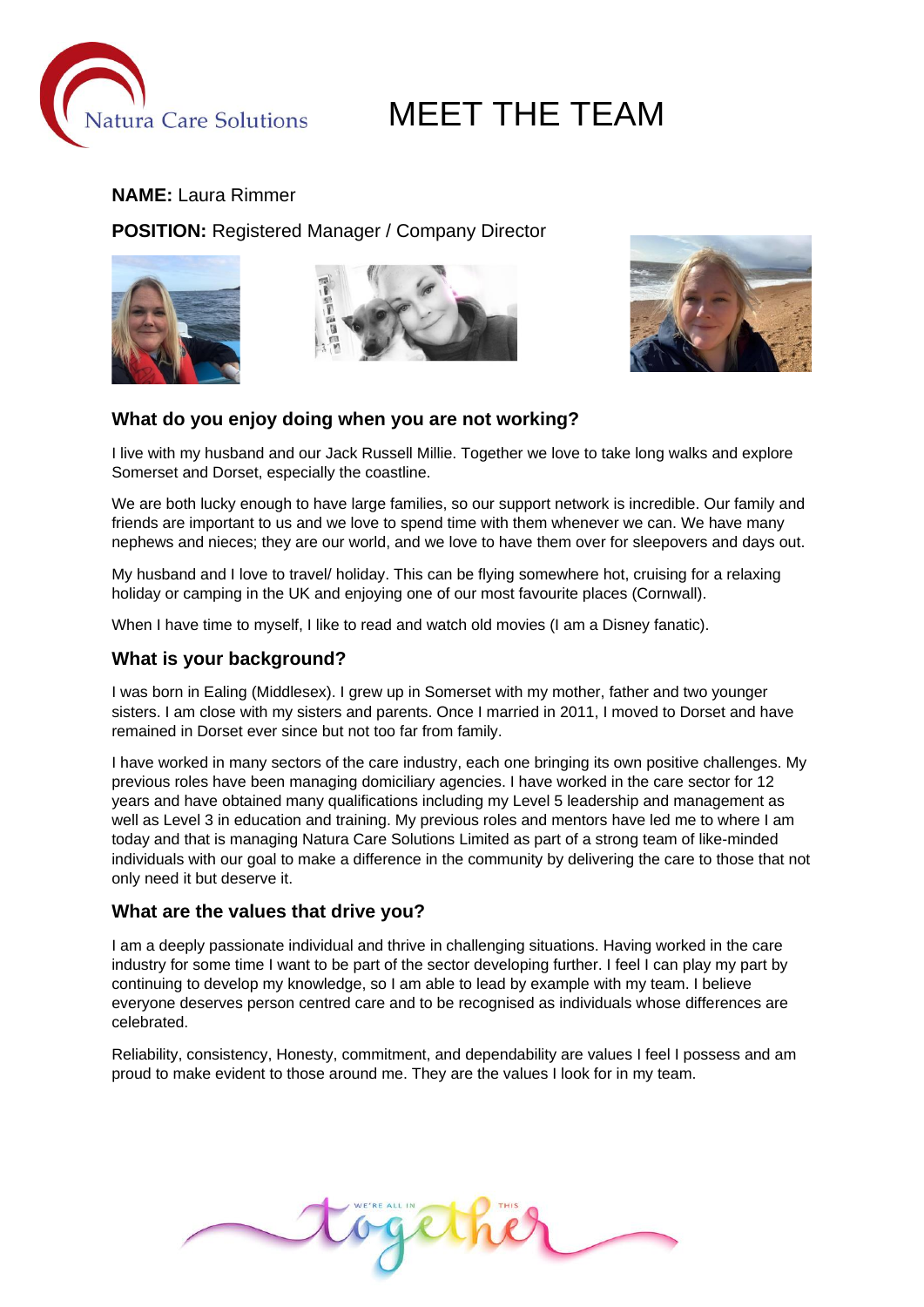

### **NAME:** Sharon Martin **POSITION:** Community Care Assistant







#### **What do you enjoy doing when you are not working?**

When I'm not working, I dabble in some arts and crafts. I like to go out walking with my partner Trevor, trying to become fitter while enjoying the views. I enjoy pottering in my garden.

#### **What is your background?**

I have been in the care sector since 1986, seen a lot of changes in how care is delivered, which has become a lot better and more individualised.

#### **What are the values that drive you?**

Knowing I have played a small part in that person's day to day routine, to help and support them to achieve what they need/want to do that day.

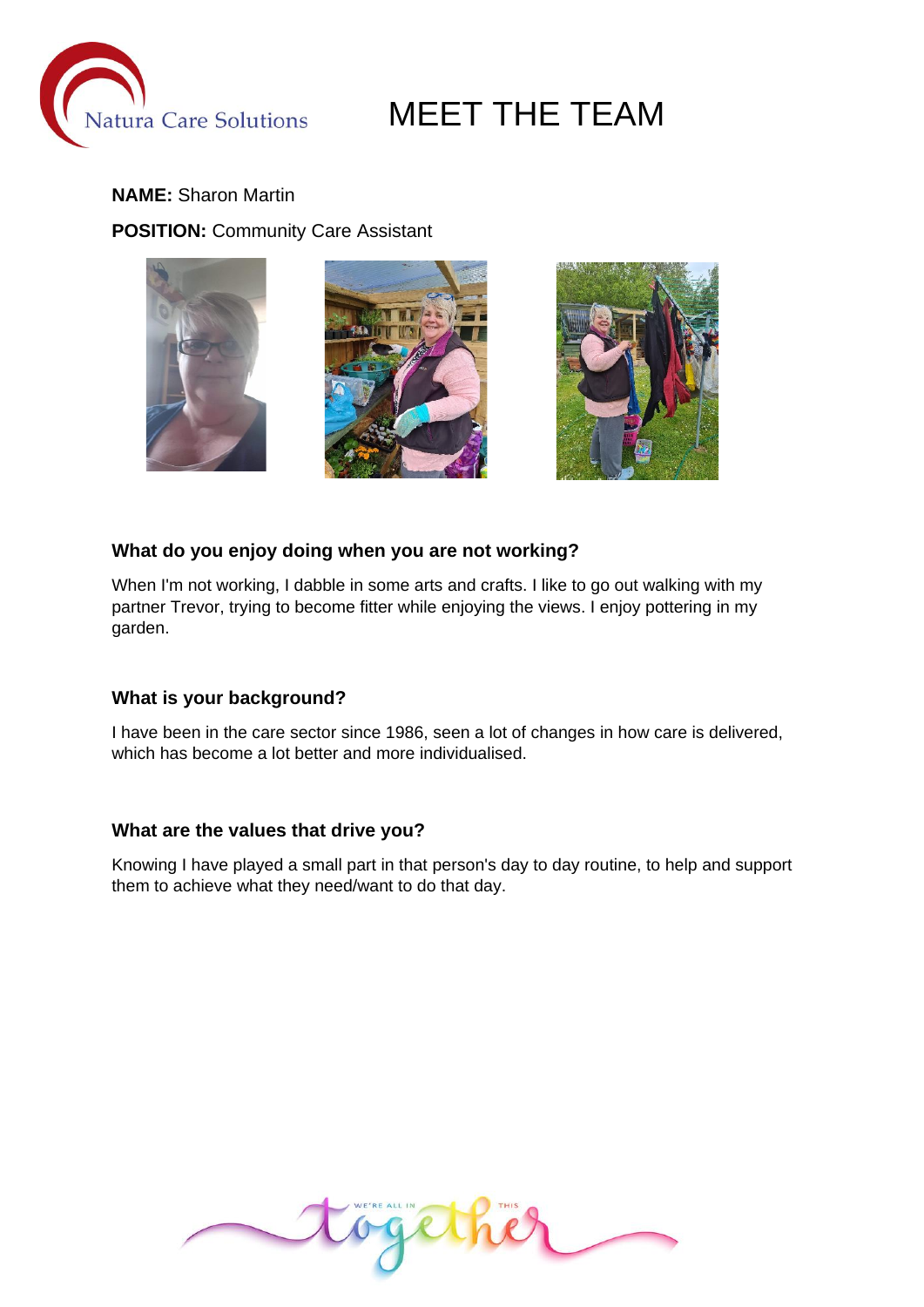



**NAME:** Kathleen O'Dea **POSITION:** Care Manager

#### **What do you enjoy doing when you are not working?**

I am married and live with my husband and his parents, I have three children and am step mother to three children. When the weather allows I like to get out in the garden and enjoy the flowers and watch the birds. My husband and I like to travel around the country side and enjoy going off the beaten track and explore.

I am a creative person, so I like to crochet and restore old furniture. I also like to bake, which I some times enjoy too much. If I get a chance to read I like crime novels, I like a good 'who done it'. I am also doing research into my family tree as my grandmother's family is from Dorset and Somerset.

#### **What is your background?**

I am Australian but born in Malaysia, my father was serving in the RAAF and stationed there. I have lived in many towns and cities in Australia with my three sisters, mum and dad. I have worked in many industries over the years, but my main interest was volunteering with my children's school and working with people with disabilities. I found this role very rewarding and proud when I see each person achieve their goals, even if it was small. I was working in Home and community care before my husband and I moved from Canberra, Australia in 2016 to help his parents after his mother had a stroke. I fell in love with Dorset when we came over for a holiday in 2014 and had no hesitation in moving over here.

#### **What are the values that drive you?**

I am a caring and empathetic person who wants the best for everyone. I am passionate about ensuring everyone has dignity and independence in their life and strive to achieve this for all of my clients. With person centred care, the client is in control of what they would like, to embrace everybody's differences as that makes them who they are and freedom of choice and independence to live a fulfilled life as possible. I believe in respect and compassion to all, which I endeavour to do everyday.

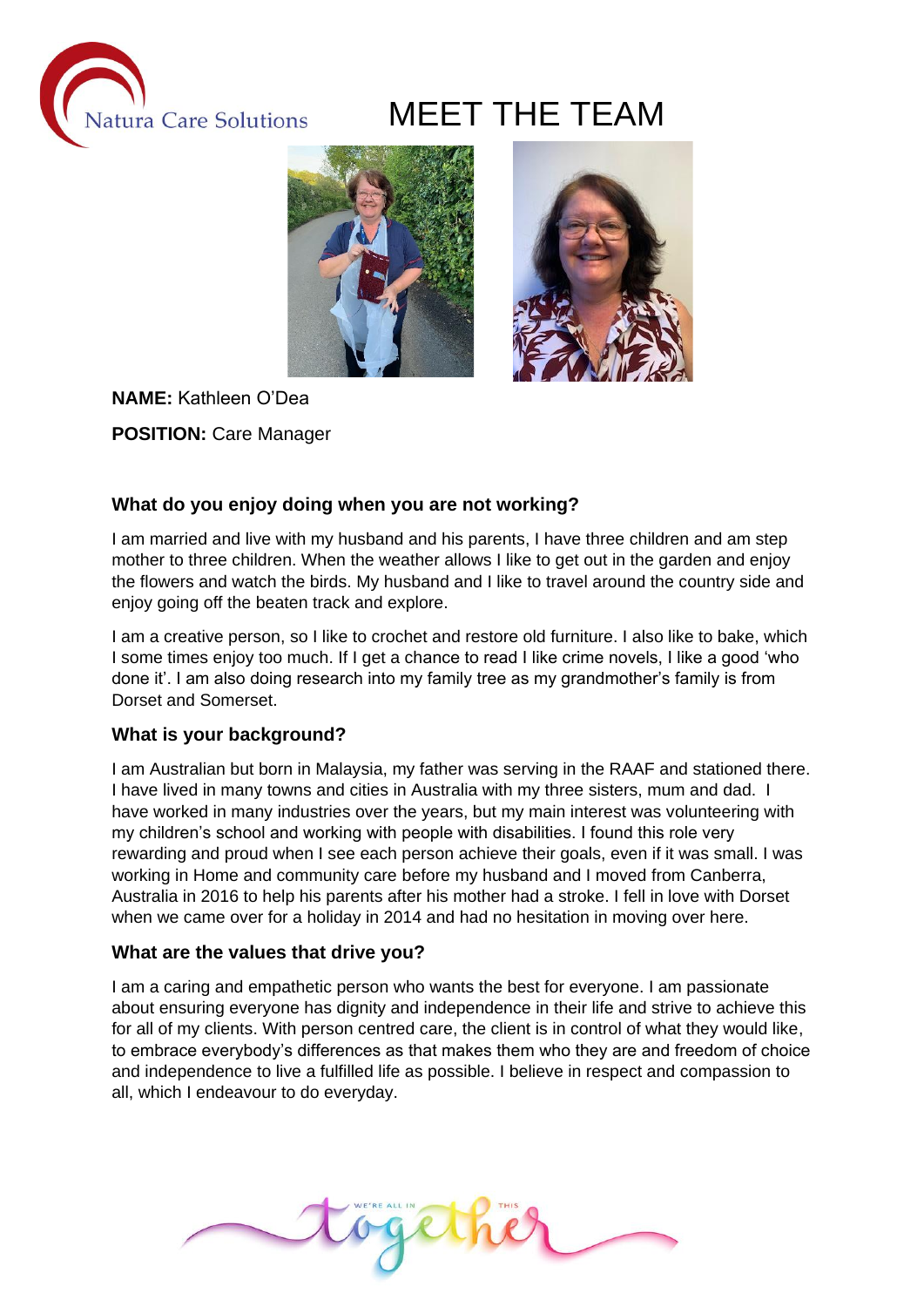



#### **NAME:** Kate Butler

**POSITION:** Community Care Assistant

#### **What do you enjoy doing when you are not working?**

I live with my boyfriend. Me and my partner have a kitten called Turbo and I have a family dog called Bessie, Me and my partner like to go on long drives or going out together, we also enjoy going and seeing family in our spare time. We spend most weekends with family as this is what is important to us both. We also like to go out with friends. What we like most is spending time together at home. I'm very much a home girl and don't like being away for too long. We both enjoy going on holidays but not yet been abroad together. When I'm on my own I like to clean the house or chill out watching tv.

#### **What is your background?**

I was born in Exeter, and grew up in Dorset, I have 3 sisters, one older and 2 youngers. When I left school I went straight into work, I started in a nursery working with children from 3months to 11years, I enjoy this very much i completed my level 1 and 2 childcare, alongside working in the nursery I was doing 1:1 care for a child with disabilities, I enjoyed this very much, after I left nursery I went on to support caring for elderly as-well as caring for the little girl, and I'm now working for Natura which I absolutely love.

#### **What are the values that drive you?**

I believe in showing kindness wherever you are in whatever you are doing. Treat others how you would like to be treated. Growth not only in myself but support others to grow and develop too.

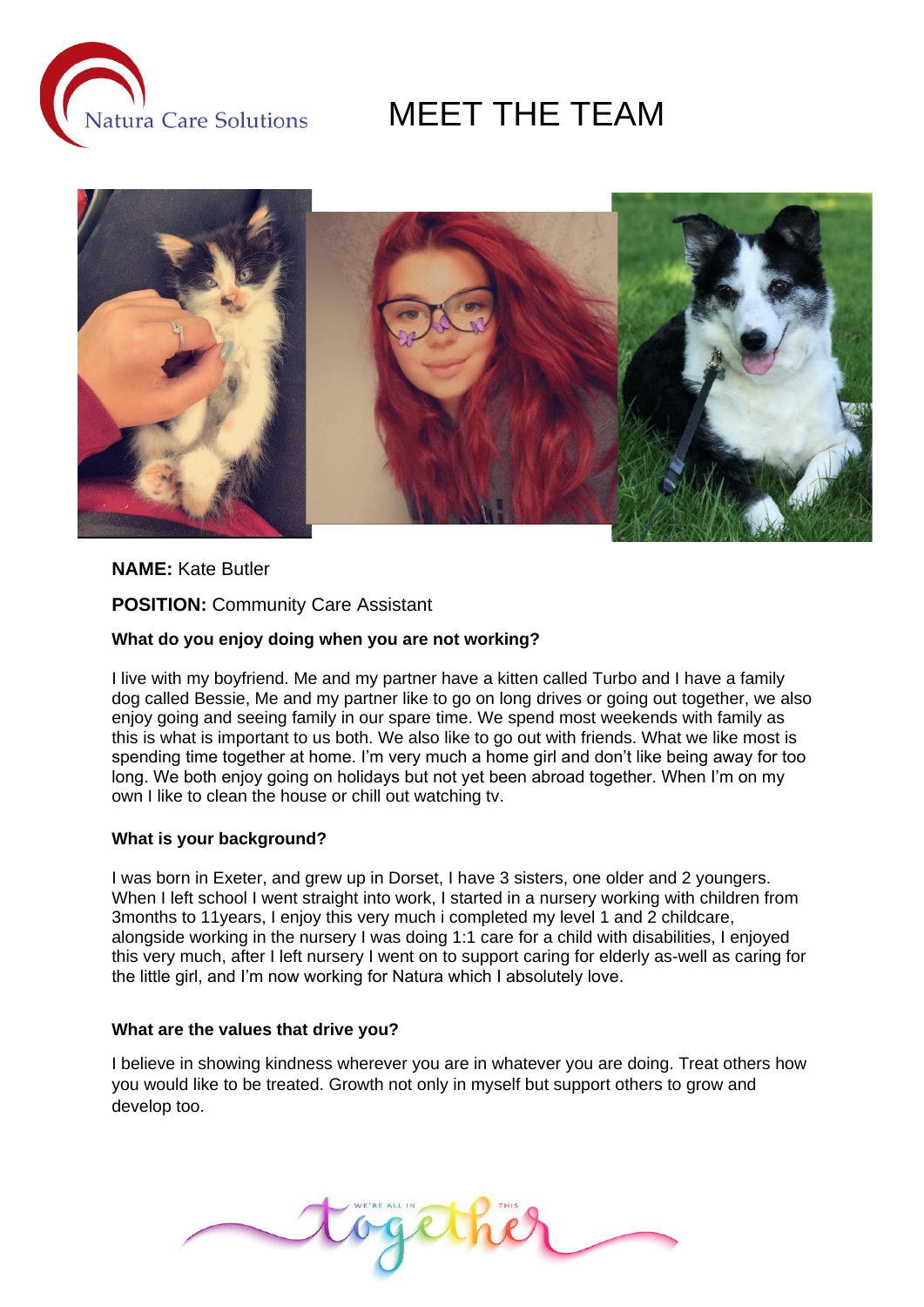







**NAME:** Natalie Lane

**POSITION:** Community Care Assistant

#### **What do you enjoy doing when you are not working?**

I'm married and I'm lucky enough to be a mother and a stepmother to our two wonderful boys. Family time is so important to me, my little boy was born in the beginning of lockdown so I'm currently enjoying introducing him to all the things he's missed out on. We enjoy finding new walks and exploring the local area with our dog Nala.

We both grew up in the village we live in so it's lovely watching the boys grow up and play in the same places we did.

#### **What is your background?**

I have always lived in the Dorset countryside. I met my husband in 2016 and we got married in 2018.

I have worked in the care sector since 2012 and have obtained my level 5 in leadership and management. I have worked in many different roles including managerial positions. I'm enjoying a break from senior roles while my little boy is young but hope to go back to a more senior role in the future. Each role has enabled me to gain the knowledge and skills needed in order ensure the highest quality care is delivered.

#### **What are the values that drive you?**

I have a passion for good care and making a difference to someone's life, I believe everyone deserves to receive the best care. I've always used the 'grandparents check' which is to always ensure care is provided to a level I'd be happy for my grandparents to receive.

It's important to me to ensure each individual receives care that is person centred and individual to them.

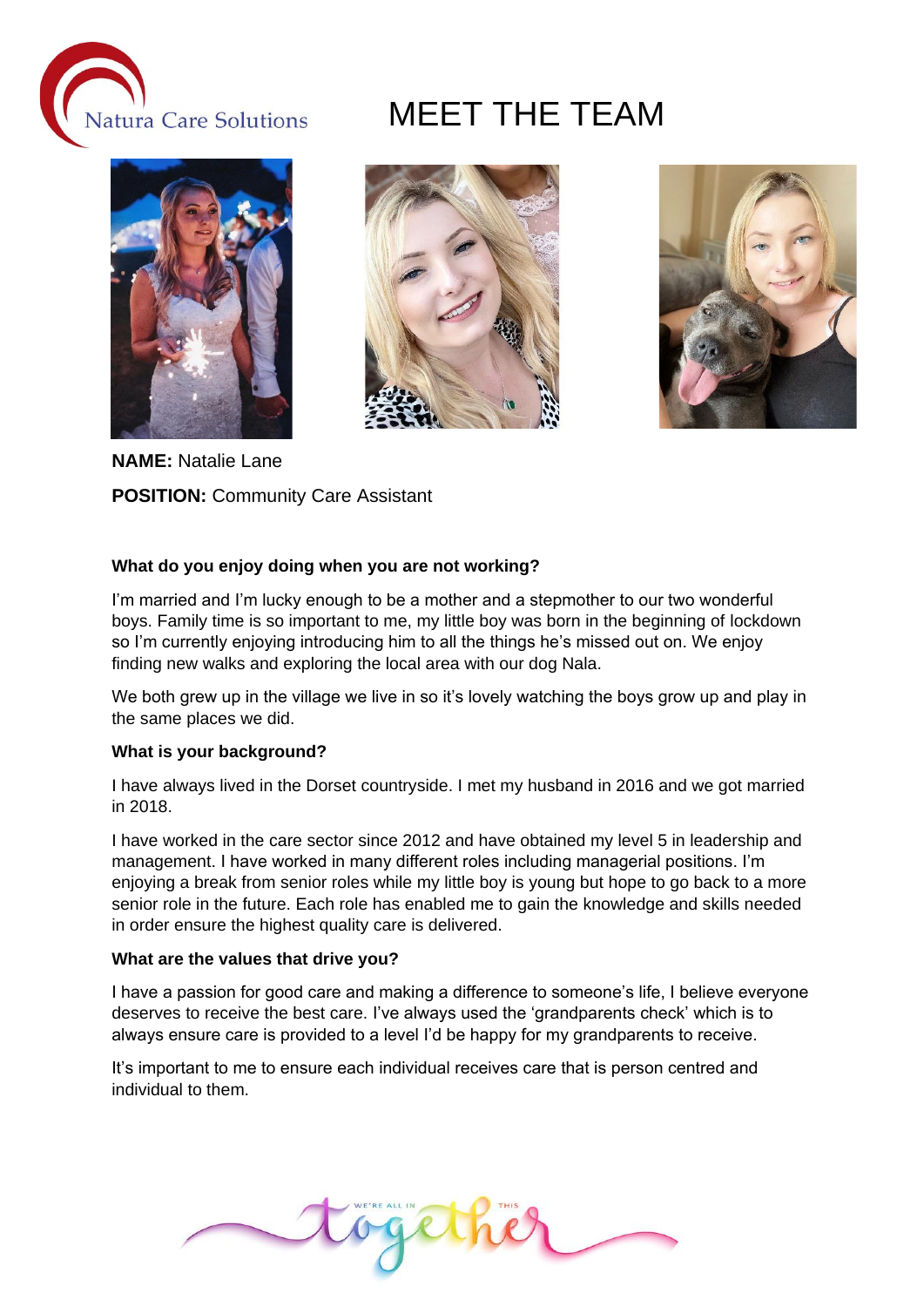



**NAME:** Maria Paolozzi

**POSITION:** Community Care Assistant

#### **What do you enjoy doing when you are not working?**

My first passion is my family! I have been a single Mum for 16yrs and have raised two wonderful daughters, that I am immensely proud of, aged 18yrs and 22yrs, both are very individual personalities and we have a solid bond!

My second passion is my love of dance…

For the past 16yrs I have been involved with dance teams. The first was an Appalachian side (which resembles 'Hillbilly ' dancing!) and in the recent 7 years I have evolved to Irish, Sean nos stepping, English clog and a bit of Cajun! I love performing and was once a Trapeze Artist- albeit many moons ago!

To keep fit and improve my well-being I try and swim several times a week, usually before work starts as It sets the day up well…

Before the first lockdown I only really basked in my own garden but in the past two years I have discovered that I enjoy walking and absorbing nature's wider canvas of beauty! I've been known to jump on a horse from time to time but as I've got older ( and arguably more sensible) I don't do this so much now!

History is another interest of mine. In particular , I am fascinated by the strong , clever women in royalty. Their intelligence was a means of survival as opposed to academic and without it, their fate would have been very different!

Philippa Gregory has written some brilliant novels depicting this and is by far one of my fav authors! The vikings is another area I like too. They were an advanced equal race and again had strong women ( Shield Maidens ) whom were greatly respected. I am hoping to visit Iceland ( the country not the shop!) in the near future.